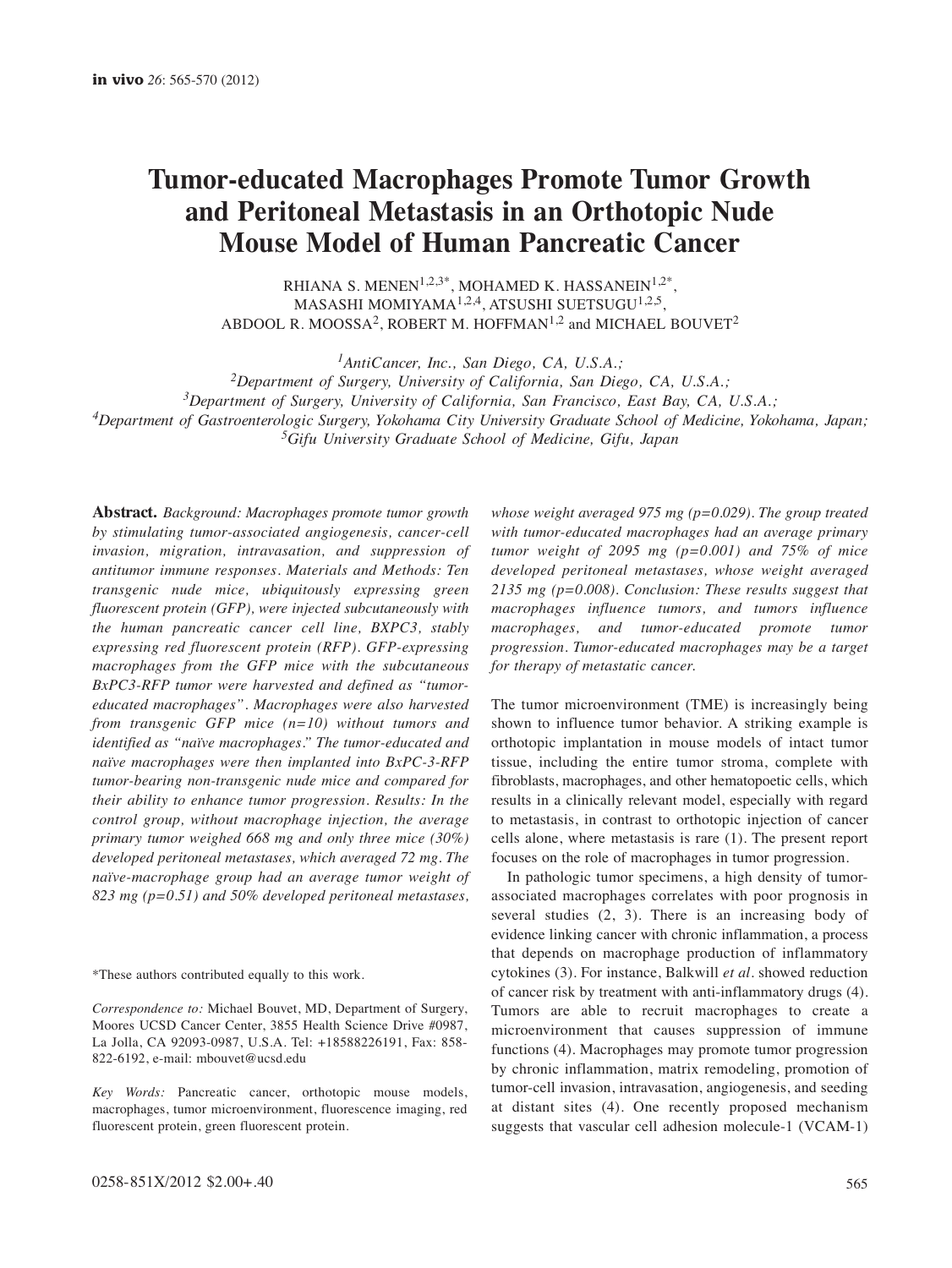

Figure 1. *Timeline of experiments. Mice underwent orthotopic implantation of BxPC3-RFP human pancreatic tumor at week 0. The presence of tumor was confirmed in each mouse at week 2 using a fluorescent light source. Green fluorescent protein (GFP) expressing macrophages from either naïve or tumor-educated mice were harvested and added via intraperitoneal injection to the appropriate study group once weekly for weeks 3-10. At week 11, mice in the tumor-educated group became pre-morbid and the experiment was ended. Please see Materials and Methods for details.*

promotes lung metastasis in breast cancer by tethering cancer cells to lung metastasis-associated macrophages (5).

There have been several experiments that focus on blocking single cytokines or co-factors associated with macrophages in an attempt to determine how tumorassociated macrophages lead to enhanced tumor progression. For example, the macrophage growth factor, colonystimulating factor (CSF-1), has been studied by several groups. A knock-out of CSF-1 function leads to a reduced rate of tumor progression and almost complete suppression of tumor metastasis in a mouse model of breast cancer. In contrast, overexpression of CSF-1 accelerated tumor progression and metastasis in the mouse model (6). In other experiments, elimination of signaling factors involved in inflammation, such as nuclear factor kappa-B (NF-ĸB), showed that this signaling pathway is important for tumor initiation and growth (7).

In the present study, we compare primary and metastatic tumor growth following the addition of either unexposed, *i.e.* tumor-naïve macrophages, or macrophages previously exposed to pancreatic cancer in a mouse model, *i.e.* tumoreducated macrophages. We utilize multicolored fluorescent proteins to color code macrophages and tumors using imaging technology pioneered by our laboratories (8-10). The goal of this study was determine whether increasing the inflammatory potential within the TME, particularly with tumor-educated macrophages, would lead to increased tumor growth and metastasis.

#### **Materials and Methods**

*Cell culture.* The human pancreatic cancer cell line BxPC-3, stably expressing red fluorescent protein (RFP), was maintained in RPMI (Gibco-BRL, Grand Island, NY, USA) supplemented with 10% fetal calf serum (FCS; Hyclone, Logan, UT, USA). All cell lines were cultured at 37°C with 5%  $CO<sub>2</sub>$ .

*Animal care.* Athymic nu/nu mice were maintained in a barrier facility on high-efficiency particulate air (HEPA)-filtered racks at AntiCancer Inc. The animals were fed with autoclaved laboratory rodent diet (Teckland LM-485; Western Research Products, Orange, CA, USA). All surgical procedures and intravital imaging were performed with the animals anesthetized by intramuscular injection of 0.02 ml of a solution of 50% ketamine, 38% xylazine, and 12% acepromazine maleate. All animal studies were conducted in accordance with the principles and procedures outlined in the NIH Guide for the Care and Use of Animals under PHS Assurance Number A3873-1

*Orthotopic tumor implantation.* Models of human metastatic pancreatic cancer were established in nude mice by transplantation of tumor fragments of the BxPC-3 tumor, stably expressing RFP, harvested from subcutaneous tumors previously established in the flank of nude mice. A small incision was made in the left pararectal line through the skin and peritoneum. The tail of the pancreas was exposed and a 1 mm tumor fragment was sutured into the tail of the pancreas using 8-0 monocryl sutures (11-13).

*Macrophage harvest.* Two groups of mice were established for macrophage harvest: i) a naïve-macrophage donor group which consisted of transgenic nude mice engineered to express green fluorescent protein (GFP) in all cells (n=10), and ii) a tumoreducated macrophage donor group which consisted of the GFPexpressing nude mice with established subcutaneous BxPC3-RFP tumors (n=10). Each week the GFP-expressing nude mice from either the naïve- or tumor-educated donor groups were anesthetized using intramuscular injection of 0.02 ml of a solution of 50% ketamine, 38% xylazine, and 12% acepromazine maleate. RPMI-1640 medium (6 ml, room temperature) was then injected into the intraperitoneal (*i.p.*) space of each mouse using a 10 ml syringe and the mice were gently massaged for 5 minutes. The syringe was then reinserted into the *i.p.* space and all possible RPMI-1640 medium was removed and placed into a plastic petri dish. The dishes were then incubated at 37˚C for 4 hours. RPMI-1640 medium was then removed and each plate was washed 10-15 times with 10 ml PBS, or until all red blood cells, fibroblasts and other cellular debris was removed. Plates were visualized under a fluorescence microscope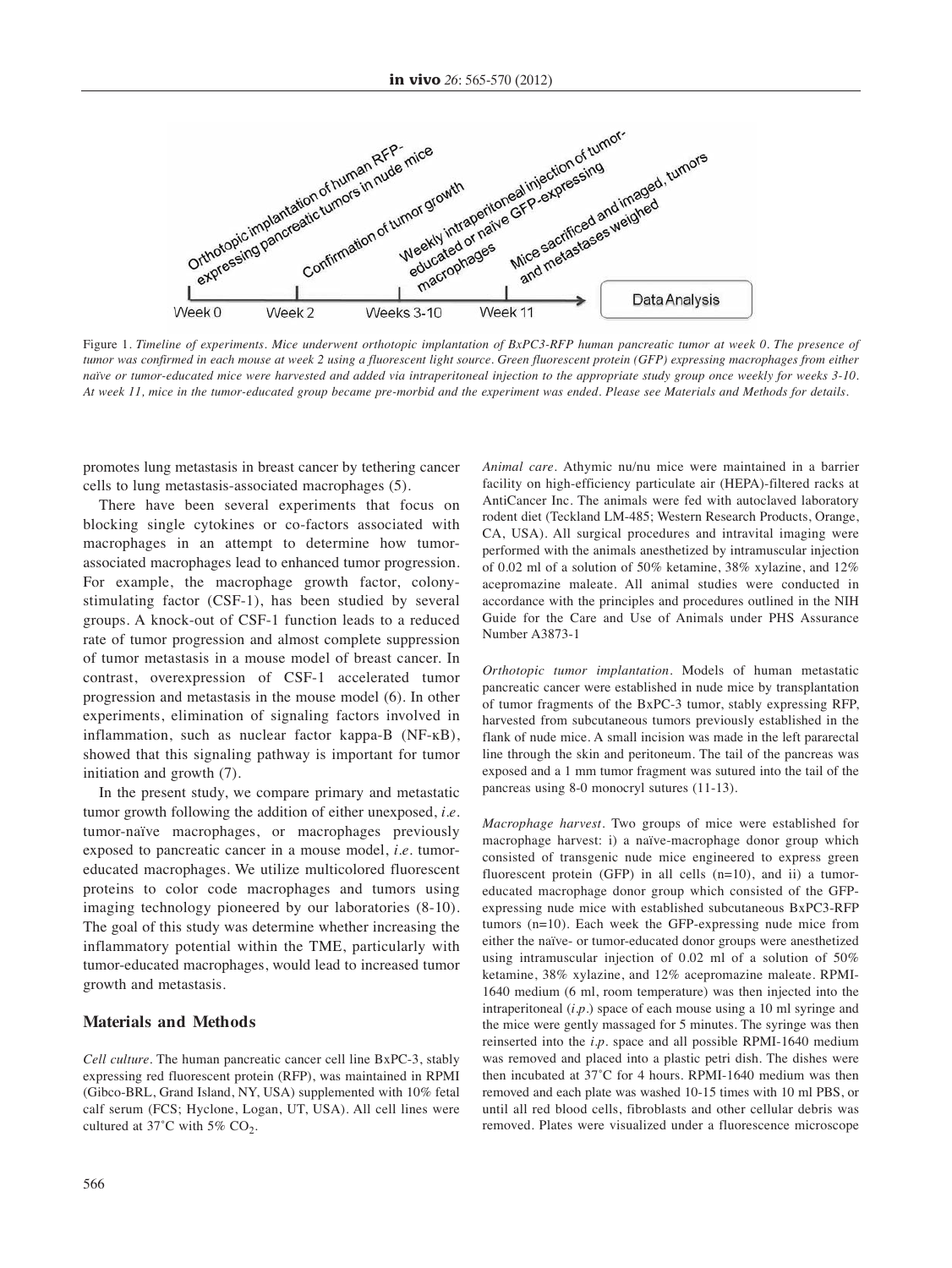

Figure 2. *Red fluorescent protein (RFP) tumor growth in control compared with naïve and tumor-educated macrophage-treated mice after eight weeks of macrophage treatment (representative mice). a: Control mouse with small primary tumor foci and no evidence of metastasis. b: mouse treated with naïve-macrophages with large primary tumor and local peritoneal metastasis (arrow). c: mouse treated with tumor-educated macrophages with large primary tumor and distant peritoneal metastases (arrows).*



Figure 3. *Interaction of GPF-expressing macrophages with RFP-expressing BxPC3 human pancreatic tumor in a live animal imaged with the Olympus OV-100, 24 hours after intraperitoneal injection of GFP-expressing macrophages. a: Orthotopic pancreatic tumor imaged under an RFP filter. b: A GFP filter was used to image the same region as shown in panel a in order to capture invading macrophages. c: Overlay images of panels a and b, showing invading macrophages approaching the pancreatic tumor.*

in order to confirm the presence and approximate number of GFPexpressing macrophages which had adhered to the dish. Approximately 106 macrophages were harvested per mouse. Using a rubber spatula, macrophages were then scraped from the petri dish, collected in 10 ml PBS, and placed in a 50 ml plastic tube. Samples from each group were pooled into the same collecting tube and pelleted using standard centrifugation techniques for 10 minutes. PBS was then removed, macrophages were resuspended in 100 μl PBS per mouse and injected *i.p.* into the appropriate mice in each study arm.

*Study arms.* Orthotopic tumors were allowed to grow for 14 days, at which time the presence of tumor was confirmed by non-invasive fluorescence imaging. The mice were then separated into the following three groups: i) a control group whose tumors were allowed to grow without addition of macrophages (n=10); ii) a 'naïve' group, which received weekly *i.p.* injection of 106 GFPexpressing macrophages, from non-tumor-bearing mice, per mouse (n=10); and iii) a tumor-educated group, which received weekly *i.p.* injection of 106 GFP-expressing macrophages, from tumor-bearing mice, per mouse (n=10).

*Imaging of animals and of macrophage-tumor interactions.* Mice were imaged using the OV-100 Small Animal Imaging System (Olympus Corp, Tokyo, Japan). To image the interaction of GFP macrophages with RFP BxPC3 human pancreatic tumors, mice underwent laparotomy 24 hours after *i.p.* injection of GFPexpressing macrophages. The orthotopic pancreatic tumor was imaged in the live animal with the OV-100 under an RFP filter. A GFP filter was used to image the same region in order to capture invading macrophages. Overlay images of the GFP and RFP panels were utilized to demonstrate invading macrophages approaching the pancreatic tumor.

macrophages

*Study endpoint*. Mice were monitored for signs of a pre-morbid state, at which time the mice were sacrificed by  $CO<sub>2</sub>$  asphixiation. At termination, animals were weighed, imaged, and both primary tumors and metastases were weighed and recorded. A timeline of the study is illustrated in Figure 1. The study ended with termination of the group treated with tumor-educated macrophages after approximately 11 weeks due to a pre-morbid state identified in all mice in this group. This included cachexia, lethargy, visibly large external tumors, and decreased appetite. All mice in each of the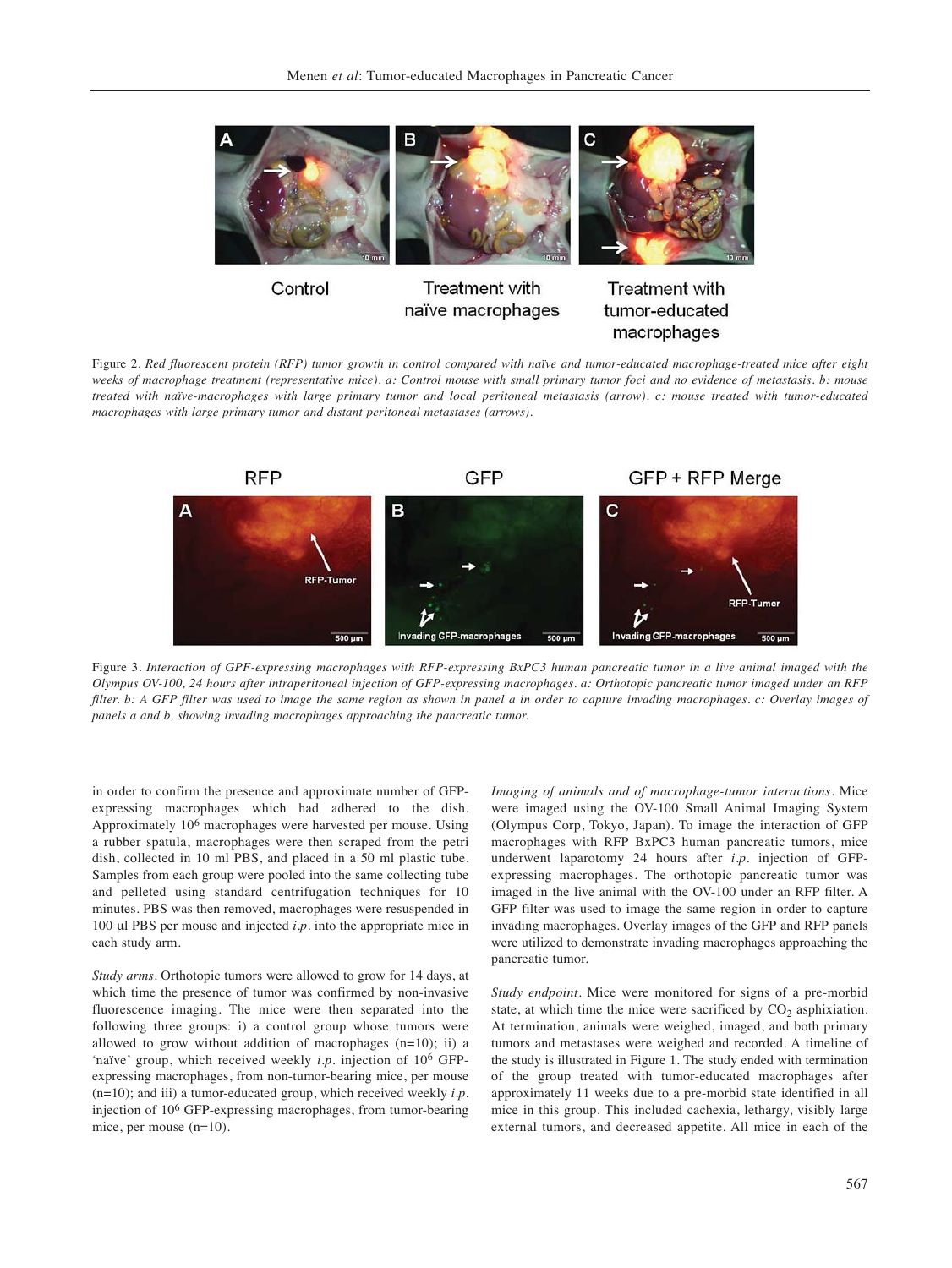three study arms were sacrificed at that time, imaging was performed, and total tumor weight was obtained.

*Data analysis*. Primary tumor and metastases weights were analyzed using Microsoft Excel and groups were compared using the Student's *t*-test.

# **Results and Discussion**

After eight weeks of weekly macrophage treatments, the tumor-educated macrophage-treated group were cachectic, lethargic, had restricted movement due to large-volume ascites and tumor size, and had poor nutritional intake. Two mice from this group died before tumor weights could be obtained. Conversely, mice in both the control and naïvemacrophage-treated groups were active, eating well, with no signs of illness, although tumors were externally visible in the majority of mice in the latter group. All remaining mice were sacrificed on week 11 post-tumor implantation, following eight rounds of weekly *i.p.* macrophage injections.

All animals were imaged using the OV-100, and total body weight, primary tumor weight, and metastatic tumor weight were recorded for each specimen. A representative image of a single mouse from each group is illustrated in Figure 2. Fluorescence-imaging confirmed that all mice had visible tumors two weeks following orthotopic implantation.

In the control group, all ten mice survived the experiment. Two mice had only sub-millimeter primary or metastatic tumors at necropsy that were too small to be weighed. The average primary tumor in the control group weighed 668 mg and only three mice (30%) developed peritoneal metastases, with an average weight of 72 mg.

In the naïve-macrophage-treated group, there were nine surviving mice. One mouse was found dead at week four post-implantation and although tumor was present, it did not appear to be the cause of death. The average tumor weight in the surviving animals in this group was 823 mg versus 668 mg in the control mice (*p=*0.51). Five out of nine mice developed peritoneal metastases, with an average weight of 975 mg compared to three of 10 mice in the control group, with an average weight of 72 mg (*p=*0.029).

There were eight surviving mice in the group treated with tumor-educated macrophages. Two succumbed due to tumor burden, but data could not be obtained on these animals. The surviving animals had an average primary tumor weight of 2085 mg compared to 668 mg in the control group (*p=*0.001). Six out of eight mice (75%) developed peritoneal metastases, which averaged 2135 mg compared to three of ten mice in the control group with an average weight of 72 mg (*p=*0.008). It was possible to see GFP-expressing macrophages interacting with established RFP-expressing pancreatic tumors as early as 24 hours after the injection of macrophages (Figure 3).

When comparing groups treated with naïve or tumoreducated macrophages, the primary tumor weight was significantly greater in the tumor-educated macrophagetreated group (*p=*0.003). The average weight of metastases was 2.2 times greater. However, this did not reach statistical significance (*p=*0.17).

It has been repeatedly shown that there is a strong clinical association between poor survival and increased macrophage density in thyroid, lung, and hepatocellular cancer (14-16). In this study, we developed a nude mouse model of human pancreatic cancer, which demonstrates that the addition of macrophages previously exposed to pancreatic cancers, tumor-educated macrophages, specifically promotes tumor growth and peritoneal metastasis, compared to naïve-macrophages. The results of the present study may explain the relationship between macrophage density in tumors and poor prognosis in clinical cancer.

Future experiments will explore the mechanism of tumor education of macrophages and their subsequent ability to promote tumor growth and metastasis.

## **Acknowledgements**

Work supported in part by grants from the National Cancer Institute CA142669 and CA132971 (to M.B. and AntiCancer, Inc) and SUS training grant (to R.S.M.)

## **References**

- 1 Hoffman RM: Orthotopic metastatic mouse models for anticancer drug discovery and evaluation: a bridge to the clinic. Invest New Drugs *17*: 343-359, 1999.
- 2 Bingle L, Lewis CE, Corke KP, Reed MW and Brown NJ: Macrophages promote angiogenesis in human breast tumour spheroids *in vivo*. Br J Cancer *94*: 101-107, 2006.
- 3 Condeelis J and Pollard JW: Macrophages: obligate partners for tumor cell migration, invasion, and metastasis. Cell *124*: 263- 266, 2006.
- 4 Balkwill F, Charles KA and Mantovani A: Smoldering and polarized inflammation in the initiation and promotion of malignant disease. Cancer Cell *7*: 211-217, 2005.
- 5 Chen Q, Zhang XH and Massague J: Macrophage binding to receptor VCAM-1 transmits survival signals in breast cancer cells that invade the lungs. Cancer Cell *20*: 538-549, 2011.
- 6 Lin EY, Nguyen AV, Russell RG and Pollard JW: Colonystimulating factor 1 promotes progression of mammary tumors to malignancy. J Exp Med *193*: 727-740, 2001.
- 7 Karin M and Greten FR: NF-kappaB: linking inflammation and immunity to cancer development and progression. Nat Rev Immunol *5*: 749-759, 2005.
- 8 Hoffman RM: The multiple uses of fluorescent proteins to visualize cancer *in vivo*. Nat Rev Cancer *5*: 796-806, 2005.
- 9 Hoffman RM and Yang M: Color-coded fluorescence imaging of tumor-host interactions. Nat Protoc *1*: 928-935, 2006.
- 10 Yang M, Reynoso J, Jiang P, Li L, Moossa AR and Hoffman RM: Transgenic nude mouse with ubiquitous green fluorescent protein expression as a host for human tumors. Cancer Res *64*: 8651-8656, 2004.